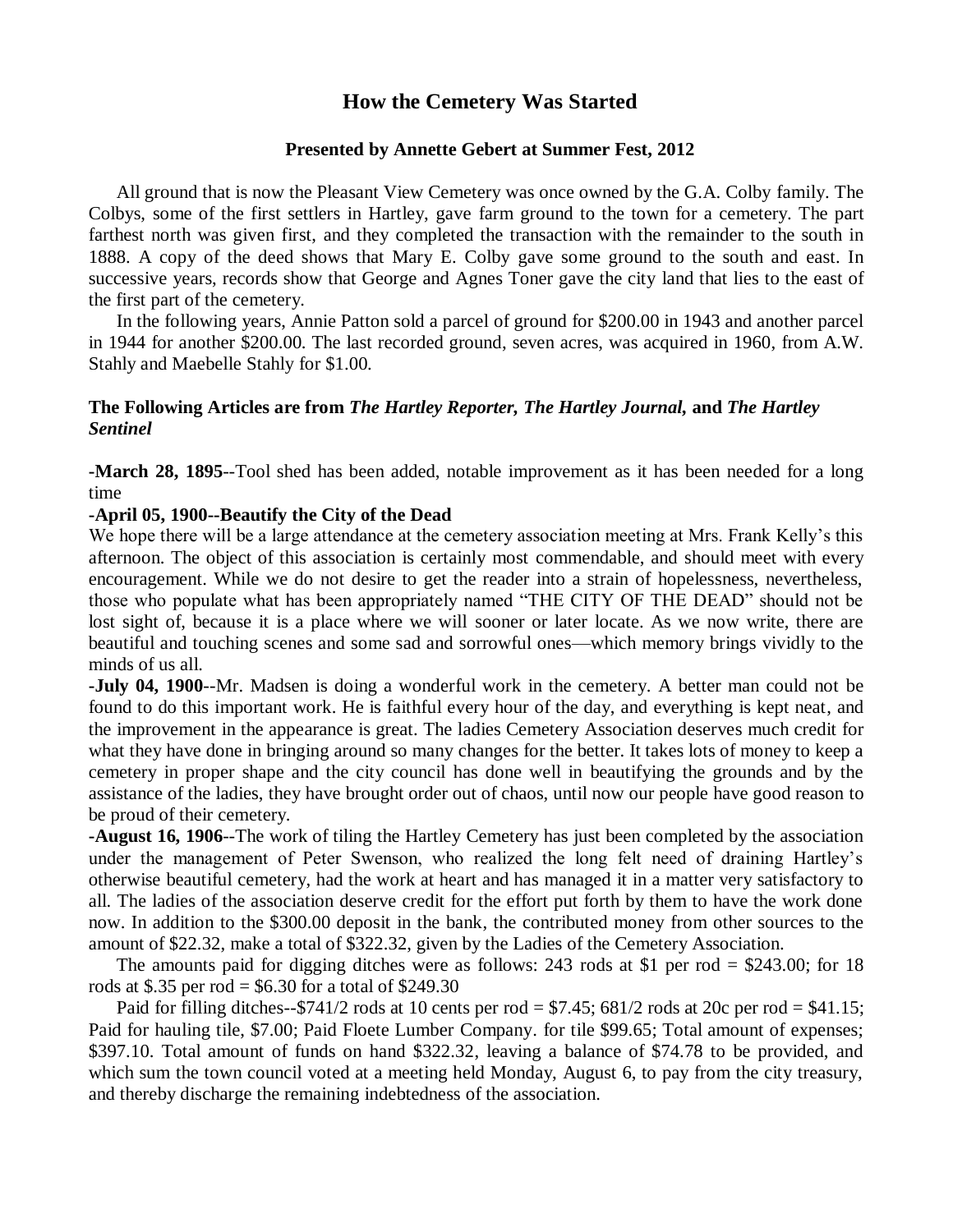#### **-October 10, 1910--The City of the Dead, from** *The Hartley Journal*

Next to the organizations of our public churches and schools, which are instituted for the living, and incidentally to prepare men and women, not for living right, but also to prepare them for death, next to these, and lying close to most of our hearts, is the City of the Dead. Hartley's cemetery and that noble association which is keeping it up, the Ladies Cemetery Improvement Association of Hartley.

This association was organized November 23, 1899, the object being to improve and beautify the cemetery at this place. This association is duly organized and presided over by a president, vicepresident, secretary, treasurer, and five directors, which at the present time are as follows: President, Mrs. P. Litler; Vice President, Mrs. E. B. Steece; Secretary, Mrs. G. Medland; Treasurer, Mrs. S. A. Smith; Directors, R. A. Woodard, Charles Westfall, E. B. Steece, Mrs. D. MacDonald, and Mrs. J. T. Conn.

The association has paid out for the improving and beautifying the cemetery since its organization, the sum of \$2040.75. This has paid for the beautiful fountain, placed the fine large gate, bought and planted the grand shrubbery, beautiful flowers, all the tiling and fencing, and many other minor things.

The association is entirely undenominational and our citizens are right royal. Once a year a bazaar and dinner is given at the I.O.O.F. Hall, which is the event of the season for good fellowship and a jolly time.

Last week, a three night benefit was given at the Lyric which netted the association \$41.00, when those grand illustrated lectures "Behind the Bars" and "Around the World in Ninety Minutes" were presented to our people, which are conceded by all to be one of the best shows and lectures ever pulled off in Hartley. Miss Margaret Lehmann donated her services as ticket seller for the house, Ed Miller and John Silverthorn their services as ushers, Geo. Lehmann, proprietor of the Lyric donated \$7.50 to the association from his share of the proceeds.

On Wednesday night of next week, October 16, Mr. Lehmann has generously offered to run a special feature for the benefit of the Cemetery Association and donate one half of the proceeds.

For the  $16<sup>th</sup>$ , the ladies of the association will sell advance tickets for this special occasion at only 10 cents each, and it is hoped that the public will purchase generously and we hope that every member of their respective families attend.

This is a public affair, worthy the hearty moral and financial support of every citizen and when Mr. Lehmann is generous enough to put on a special and then give one-half, and the ladies willing to get out and do the work, every man, women and child in and around Hartley should not only purchase a ticket, but actually attend and show their loyalty to so worthy an object. Remember the date, Wednesday, the  $16<sup>th</sup>$  and make no other plans.

**-May 9, 1913--**The Hartley Cemetery was quite busy last week planting trees and enlarging the cemetery, a strip of ground the length of the cemetery east and west and the width of two lots on the north side. The society paid \$138.25 for 3,000 pounds of evergreens of various kinds, which were placed in the cemetery last week and will add to the beauty of it.

**-February 19, 1914--225** people served dinner  $= $51.25$ ; 129 people served dinner  $= $32.25$ ; Mrs. Wilbur Johnson won the silk quilt, Mr. W. C. Hand won the carpet sweeper. Total Receipts were \$1283.00. \$550.00 will pay toward a receiving vault leaving a remaining cost of \$750.00. As soon as spring opens in good shape, the matter of a chapel will be taken up and it is hoped that enough more money may be raised to erect and finish the chapel this year.

### **-Feb.16, 1916--Financial Report, Cemetery Association**

| Paid Geo. Rector for building vault       | \$850.00 |
|-------------------------------------------|----------|
| Cost of Cement Block for chapel           | 316.68   |
| Cost of Plans and Specifications          | 40.00    |
| Hartley Lumber-lumber and windows         | 542.30   |
| Floete Lumber-lime, stucco and cement     | 102.70   |
| O.E. Horst--metal lath, ceiling and hdwe. | 93.07    |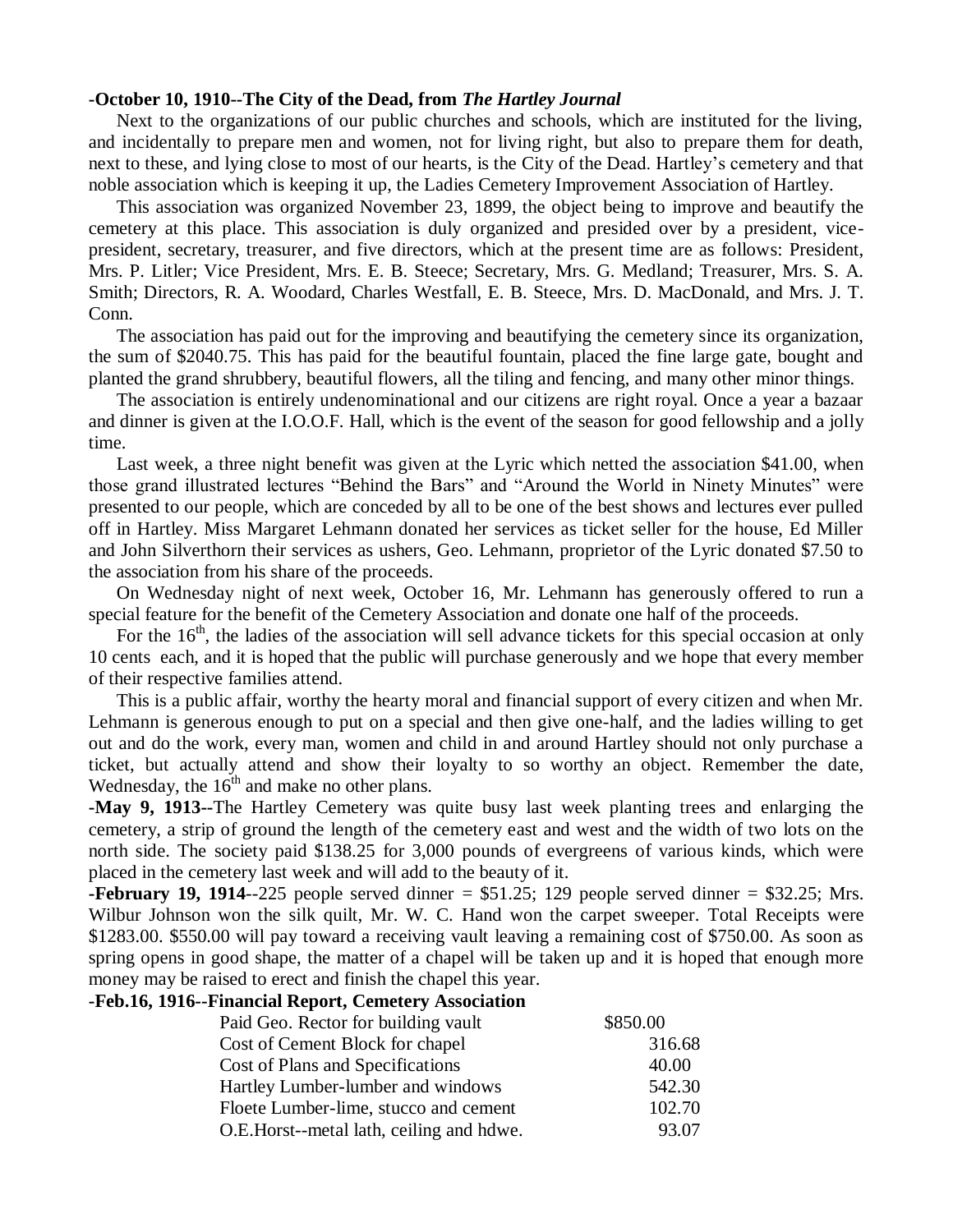| H.L. Failing-hardware, tin work |        | 64.01     |
|---------------------------------|--------|-----------|
| Cost of sand and gravel         |        | 53.00     |
| Coordes Drug Co.-- paint        |        | 7.75      |
| L.A. Hopsillon--painting        |        | 22.00     |
| Hoper and Son--blacksmithing    |        | 3.40      |
| H. Year--steel I beam           |        | 9.00      |
| John Roy--carpenter work        |        | 265.00    |
| W.F. Friday                     |        | 200.00    |
| Dray work                       |        | 31.65     |
| For extra labor                 |        | 17.50     |
|                                 | Total: | \$2629.06 |

It will probably require \$50.00 more to finish the painting and a few other small jobs. All monies received by the C.A. have been deposited in the German Saving Bank as fast as received and the amount has been overdrawn to the amount of \$340.00; for which the finance committee has given their note. Hoping the next bazaar will clear this note and have something more toward seating in the chapel.

The Association wishes to thank Peter Swenson for his liberal donation, having furnished the material and paying all costs of the driveway from the gate of the chapel. This surely is a great improvement and cost him close to \$400.00.

*R.A.Woodward. Chairman, Finance Committee*

#### **-April 14, 1918**--**City Council Meeting**

On motion, J.H. Jones was appointed as cemetery caretaker on the basis of \$100.00 a month; said caretaker to provide all help necessary in properly taking care of the cemetery and to include remaining surplus ground from new graves and is at all times to be governed by the cemetery committee.

**-May 9, 1918-** The Ladies of the C. A. met at the home of Mrs. Geo. Rector to decide to buy a horse drawn mower for the cemetery. Motion made and seconded to buy the mower--\$59.85. It was also decided to dedicate the chapel on Decoration Day.

#### **-Jan.13, 1921--Financial Report 1906-1921**

| 1901-Tiling cemetery            | \$359.23 |
|---------------------------------|----------|
| 1910--New fence and labor       | 305.15   |
| 1911--Tent                      | 37.50    |
| 1913--Work on chapel            | 302.50   |
| 1914--Chapel                    | 472.50   |
| 1915-16--Chapel                 | 1862.41  |
| Given to bank to pay on chapel, |          |
| including interest              | 343.35   |
| 1917-Chapel                     | 63.98    |
| Chairs for chapel               | 136.25   |
| 1918-Setting of stove and tank  | 3.25     |
| Mower                           | 59.85    |
| Labor painting fence            | 68.60    |
| 1920-Coal for chapel            | 5.15     |
| Labor, painting chapel          | 157.90   |
| Paint for chapel                | 111.60   |
| Coal and tile for cistern       | 10.60    |
| Cistern                         | 140.50   |
| Total                           | \$492.25 |
|                                 |          |